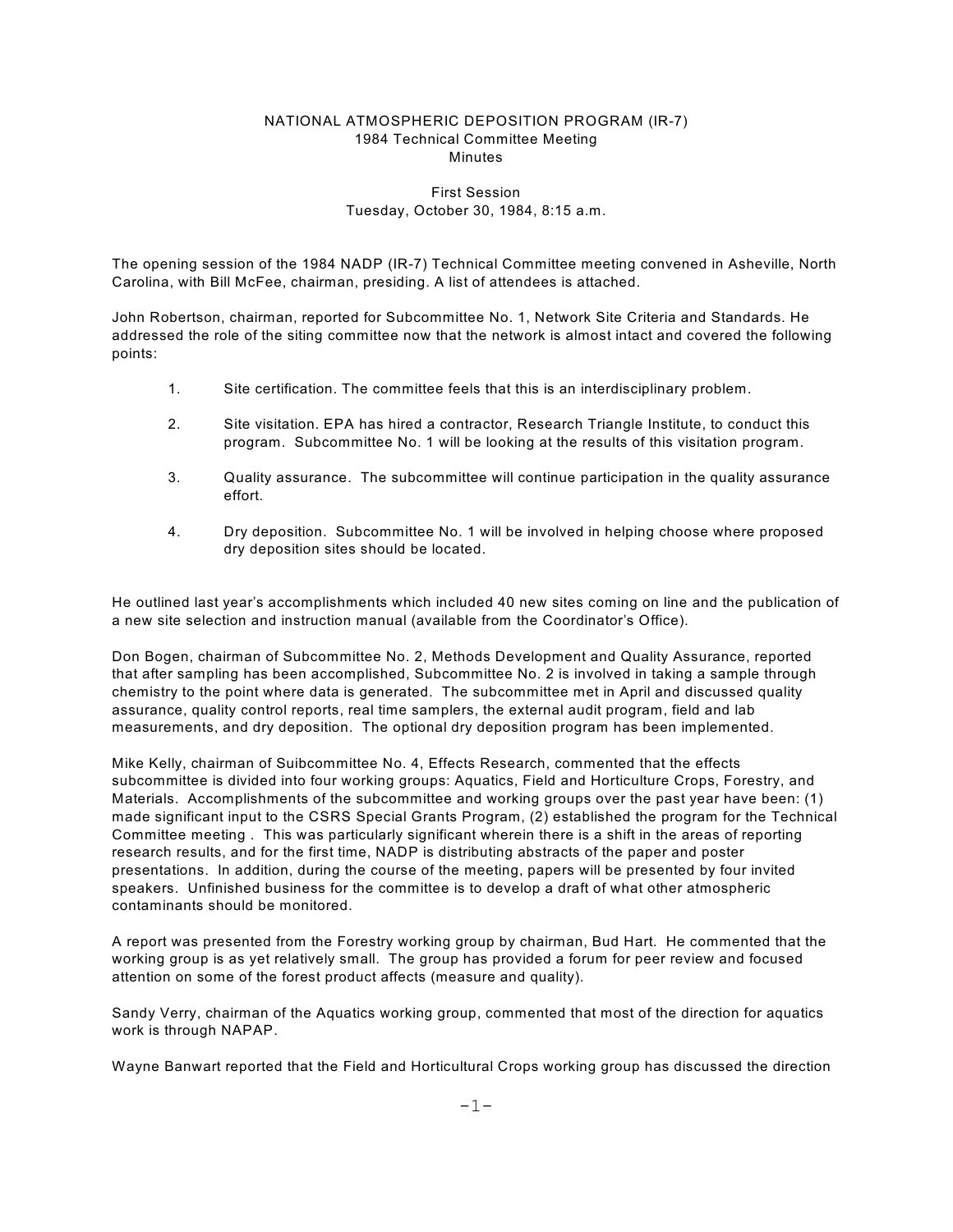which they should be going. He asked persons interested in attending their meeting to bring agenda topics.

Ray Herrmann commented that the Materials working group is still seeking a group. There are now only about three participants. He commented that there are special needs in geochemistry and that materials is an urban issue due to the wide spectrum of pollutants. They are trying to interest monitoring groups in addressing some of their special needs.

Steve Lindberg, chairman of Subcommittee No. 3, Data Management and Analysis, reported that their primary activity over the past year has been to produce the annual data summary. A draft is ready, and there will be three copies available for examination and comments at the poster session. They hope to have the final report out in early 1985. Steve then presented a series of overhead transparencies depicting the contents and format used in preparing the data summary.

The role of the Quality Assurance Steering Committee was defined by Peter Finkelstein, chairman. The committee was established to bring together the interest of all four subcommittees in quality assurance. The first task of the steering committee was development of an overall quality assurance plan. This has been accomplished. The plan was approved by the Executive Committee and has been published and distributed. Peter presented an overview of what is contained in the Quality Assurance plan and defined each of the major components which are: (1) policy statement, (2) field operations (sites), (3) lab activities, (4) data management.

Other items accomplished by the committee were:

- 1. An audit of the CAL.
- 2. An audit of data handling within NADP, both at CAL and in the Coordinator's office. A report on that audit will be available from the Coordinator's office.
- 3. Provided input into the proposed EPA site visitation project.
- 4. Looked at data codes so that when data is good, it can be clearly stated and when data is questionable, the user can be informed so that they can make a decision regarding its use. If the data is bad, the user should know that or the data should not be released.

Gary Stensland, Director of the Central Analytical Laboratory, reported that there is now no data lag from CAL. They are presently reporting '84 data to the Coordinator's office. He commented on the systems audit of the data handling at CAL and remarked that these reports are extremely useful to CAL. CAL has documented the data screening procedures. Copies are available from Gary Stensland or Van Bowersox. They have prepared a trouble shooting guide for the Aerochem sampler. They have continued documentation of the analytical procedures and are providing assistance for field pH measurements. CAL has begun checking a new pH electrode. There are now 116 out, and CAL is receiving feedback from these sites. Fifteen more have recently been distributed. A large number of electrodes were returned to the factory. Also, a large number of electrodes that tested okay in the laboratory were reported as nonfunctioning from the sites. Gary feels that this points out the difficulty in making field pH measurements.

Gary mentioned the problem with the new buckets which were recently ordered and found to be slightly different in that the lids did not go on as well. CAL has made arrangements to go back to the old version. Representatives from CAL have been active in working with the various groups in the overall program—— subcommittees, Coordinator's office, and the site—visitation program. They have also been assisting in the preparation of the '82 annual data summary. He commented that on July 1, dry sampling became optional. Approximately 40 sites have continued dry monitoring. Seven will be stopping within the next year. The network has increased by approximately 40 or 50 sites over the past year.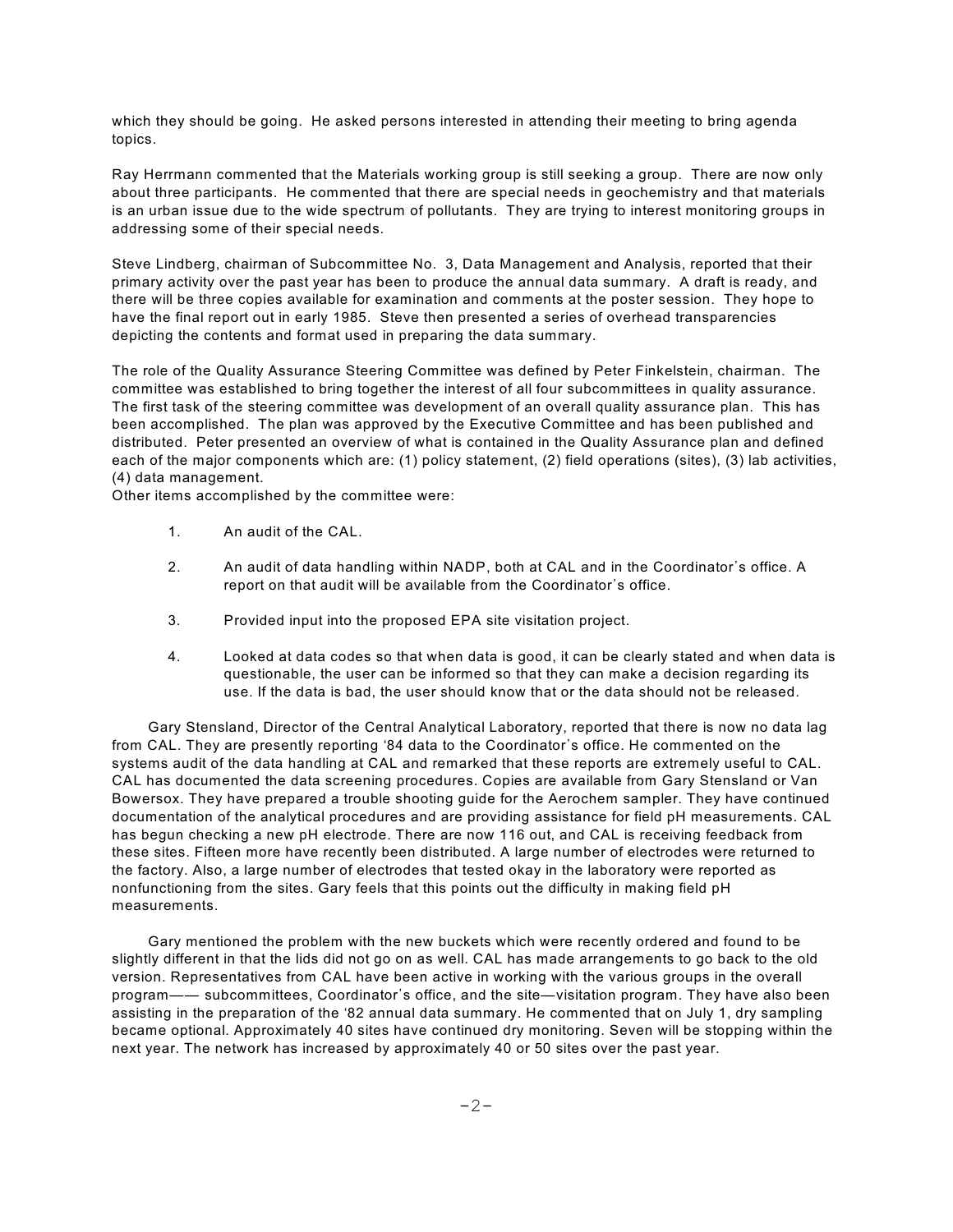CAL has established a monthly review and feedback to sites regarding DA samples (blank buckets). They have worked with the sites which reported unusually high levels. In no case, has an equipment problem been identified. CAL should have a better method a year from now for providing feedback to the sites.

Jim Gibson, Coordinator, outlined the activities of the Coordinator's office and what the office is involved with:

- 1. Handle the contracts for all the analytical work.
- 2. EPA has funded the quality assurance activities, and Dave Bigelow has been named as Quality Assurance Manager.
- 3. Data publication and data screening.
- 4. Publication of other reports and miscellaneous publications.
- 5. Hopes to hire a site operations manager when funding becomes available.
- 6. Coordinator's office represents the interface between NADP and NAPAP.

This is becoming a more important part of the activities of NADP, as the NADP Coordinator's office carries out the coordination of NTN, which includes many NADP sites. The office is becoming more and more involved in responding to the needs of NAPAP.

Some accomplishments over the year were:

- 1. There are currently 177 operational sites.
- 2. The '83 data is available on tape. It is not yet available in hard copy, but this is being worked on. It was felt that it was more important to have the total data base to NAPAP first to meet some of their needs. As soon as all of the first quarter, 1984, data is received from CAL, work will begin on it.
- 3. Have established a permanent site visitation program with EPA through Research Triangle Institute. They will be reporting through Dave Bigelow to the Coordinator's office. They will audit the site and will work with them in correcting any problems such as calibrating raingages, etc. Approximately 1/3 of the sites will be visited each year on a rotational basis. The program will be starting within the next few weeks.
- 4. The position of associate coordinator has not yet been filled. Jim hopes to have it filled within the next few months.

Chris Bernabo, Executive Director of NAPAP, commented that we are now in a period of rapid change and growth. There are two major areas where funding has increased: (1) dry deposition techniques and (2) terrestrial effects areas. They are trying to get a better definition of how the two efforts interact, and Chris feels there should be a growing relationship between the two programs. Chris expressed concern with the data lag and commented that he will be working on this area with the Coordinator's office.

Jack Pickering, who is chairman of Task Group D and has responsibility for the NTN program, commented that USGS has added 40 sites to the NTN network over the past year. There are now 138 of the proposed 150 designed sites for the network. Many of these 138 are NADP sites. Of the remaining 12 sites, 5 are specifically planned and 7 are yet to be worked out. USGS is the lead agency for deposition monitoring. They are developing data to indicate the comparability of the Geotech collector to the Aerochem collector.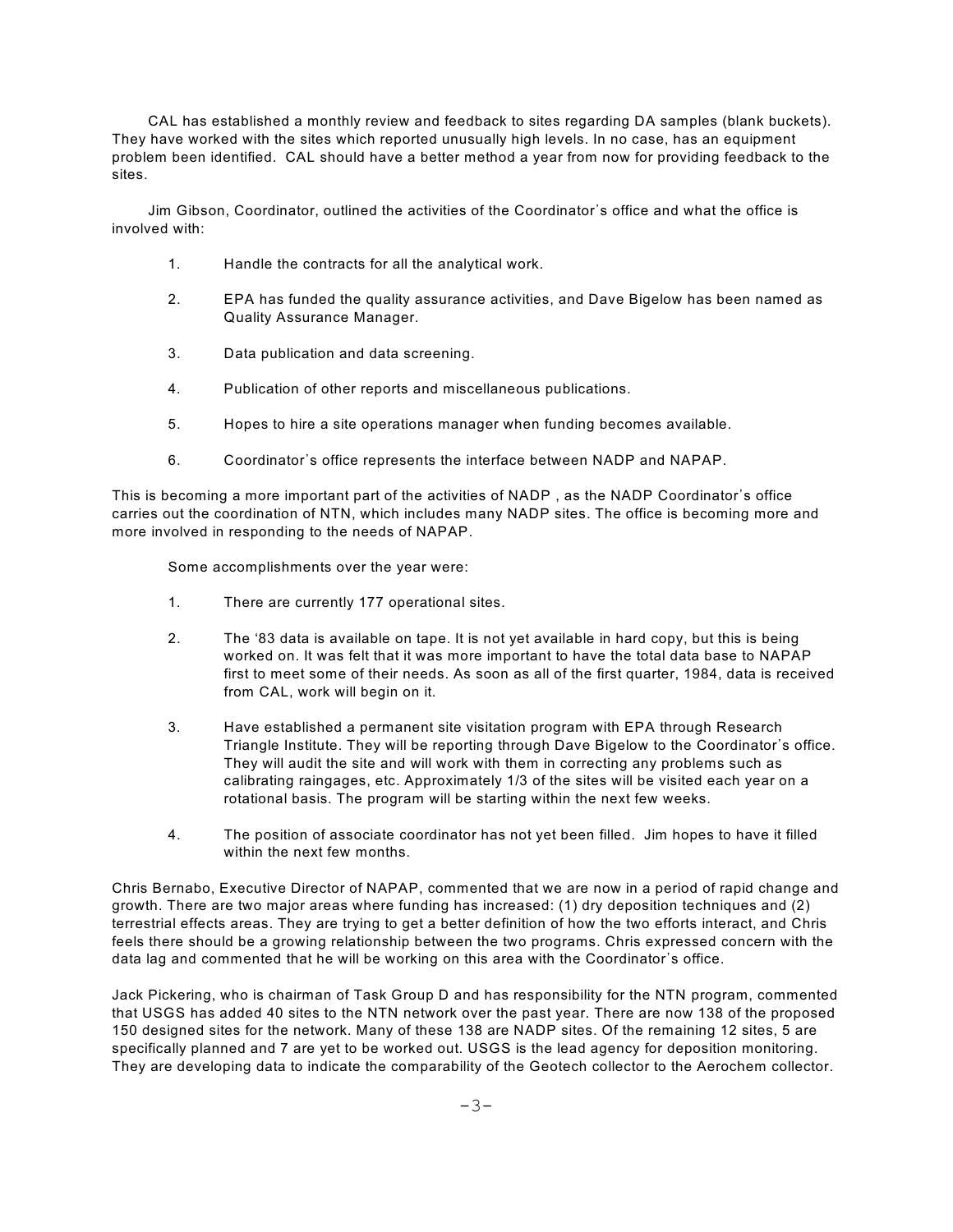Jack then discussed the QA programs: (1) the external QA program, (2) field measurements QA, (3) interlab comparison program report.

Jack commented that the budget for the task group has increased from \$6 million to \$10 million for fiscal '85, with much of this funding going to dry deposition monitoring.

Reports were presented by the Canadian representatives to the Technical Committee. Walter Chan reported that the Ontario Ministry of Environment has operated two networks in Ontario. He described the methods currently being used and expressed appreciation to the group for the opportunity to interact.

Bob Vet is the new representative (replacing Malcolm Still) from the Atmospheric Environment Service in Canada. He described the CAPMoN network which replaces the earlier Canadian networks. This is a daily monitoring network for air quality. They hope to have 25 Sites in eastern Canada by the end of the year and next year to progress into western Canada with 8 to 10 sites. He mentioned the hope of AES to continue the intercomparison study. He feels with the new CAPMoN network in place, it would now be a better study, as the comparability of data should be better.

Ad hoc committee chairman, Ellis Cowling, talked about the draft of the NADP brochure which is currently being prepared. Ted Spiegel of the National Geographic Society will be taking pictures for the brochure during the course of the meeting. Ellis hopes to have a completed draft of the brochure available by the end of the calendar year.

Keith Huston, Administrative Advisor from the North Central Region, commented that the NADP has been a rather unique effort in bringing together interests, both scientific and political, at both federal and state levels. The state and, ore specifically, the regional locus is very important. They go to the polls and decide what the major issues are. There is considerable influence from the "private sector".

Alan VanArsdale commented that the acid rain issue is going to be worked on for a number of years. He feels much more money will be coming from the states and that coordination at that level is desperately needed. He suggested that participants make their research known within the states in which they live. He feels coordination among states is also important and discussions should be held as to how this could be accomplished.

Steve Lindberg mentioned NADP sponsorship for participation in the Heavy Metals of the Environment Conference.

Jay Jacobson announced a meeting, "Acid Rain——Economic Assessment," to be held in Washington. The main objective is to try to get economists, scientists, and assessment people together to decide what needs to be done.

The first session was adjourned.

## SECOND SESSION

# Tuesday, October 30, 1984, 1 p.m.

The large group convened for presentation of an invited paper, "Importance of cloud water interception to deposition rates in high elevation ecosystems in New England," presented by Tim Scherbatskoy from the University of Vermont. Following this presentation, participants adjourned to attend individual subcommittee meetings.

A two-day poster session began Tuesday evening at 8 P.M. A listing of posters and authors is attached.

# THIRD SESSION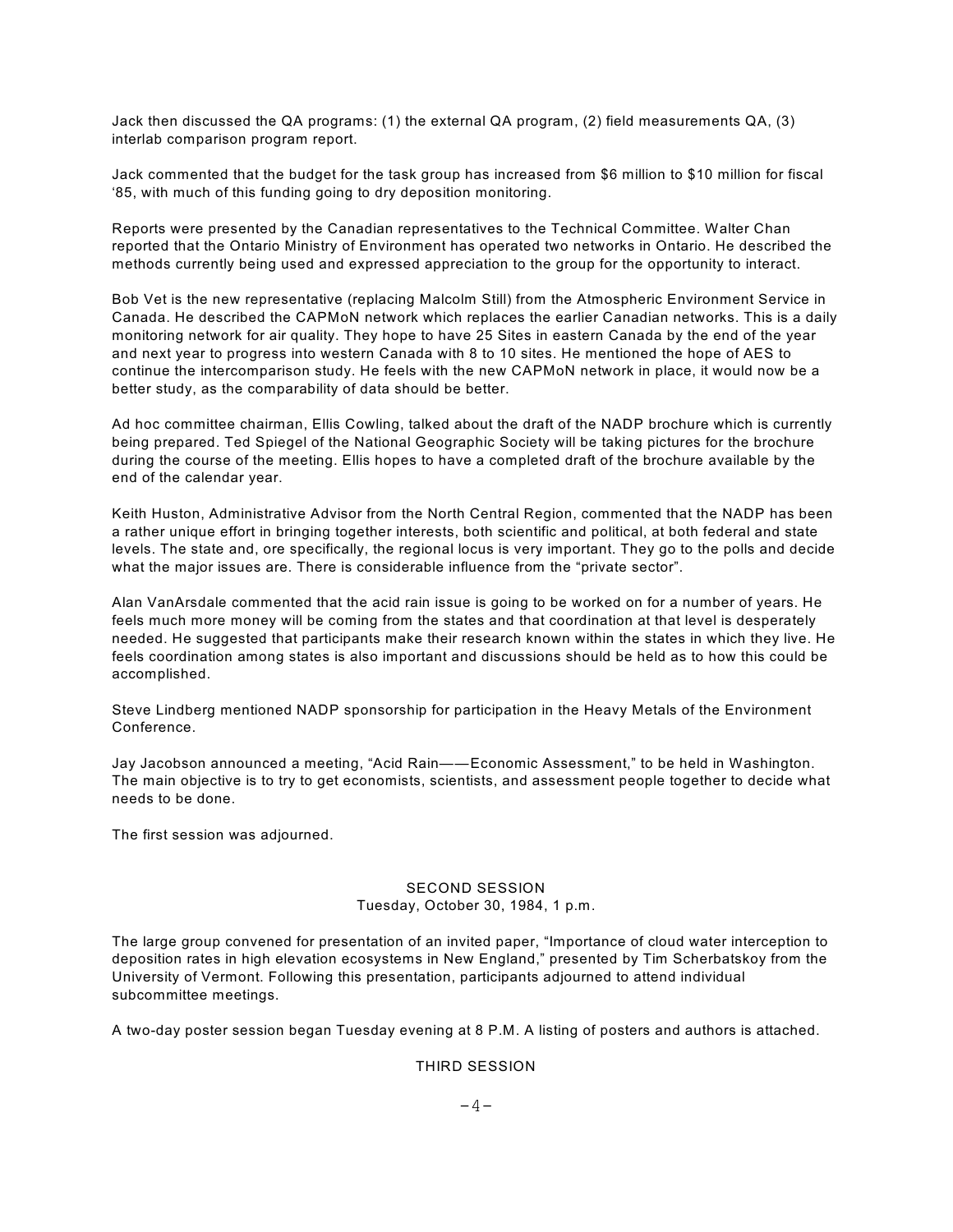## Wednesday, October 31, 1984, 8:15 a.m.

The third session of the NADP (IR-7) Technical Committee meeting convened for invited papers in the area of approaches to evaluating changes in forest growth and yield. The following papers were presented: "Measurement, modelling and prediction of growth and yield in southern forests" by Robert Bailey from the School of Forest Resources, University of Georgia, and "A regional scale study of forest responses to atmospheric pollutants" by Samuel (Sandy) B. McLaughlin from the Environmental Sciences Division at Oak Ridge National Laboratory.

Bob Bruck then presented information pertaining to the field trip to the top of Mount Mitchell which was held immediately following the morning session.

#### FOURTH SESSION Thursday, November 1, 1984, 8:15 a.m.

The fourth session convened for presentation of contributed papers in the area of input analysis and effects research. A listing of speakers and topics is attached.

## FIFTH SESSION Thursday, November 1, 1984, 1 p.m.

The fifth session consisted of contributed of papers in the areas of quality assurance sampling methodology and analysis on data. A listing of speakers and topics is attached.

## SIXTH SESSION Friday, November 2, 1984, 8:15 a.m.

The final session of the 1984 NADP (IR-7) Technical Committee meeting began with meetings of individual subcommittees. At 10:30 a.m., the large group convened for a business meeting. Chairman Bill McFee announced the agenda would consist of the following: (1) report from advisors, (2) meeting format, (3) next year\*s date and place, (4) committee appointments, (5) committee reports, (6) miscellaneous announcements, (7) election of officers.

Bill McFee, on behalf of chief administrative advisor Al Wood from the University of Florida, expressed Al's regret that he could not remain for the final business meeting. There are currently only three administrative advisors, as there is no representative from the Western Region at the present time. The advisors met earlier in the year at CAL. They have also helped a great deal with the preparation of the NADP brochure. Through their efforts, NADP received \$6.000 to prepare the brochure and is now asking for an additional \$6,000 to publish it. They are also attempting to obtain money to do interpretive things with the data. They will continue their efforts to see that the money for effects research is directed back to the Special Grants Program.

Bill then asked for comments regarding meeting format. A number of ideas and suggestions were presented. Meeting planning is the responsibility of the Chairman of the Effects Committee and the Vice Chairman of the Technical Committee and additional comments may be addressed to either of these individuals.

Bill announced there will be an Executive Committee meeting May 22 and 23 in Knoxville, Tennessee.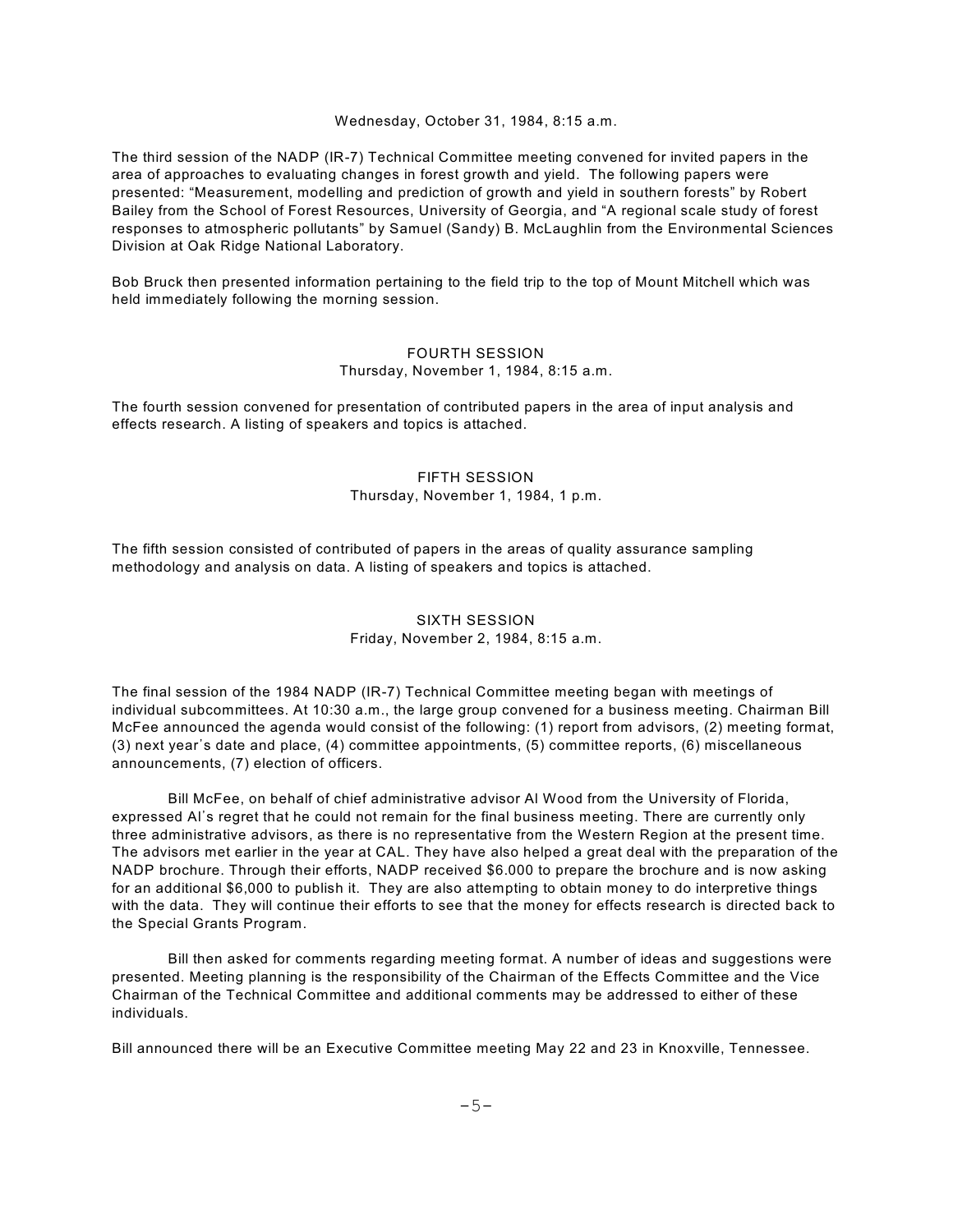He asked for suggestions concerning next year's Technical Committee meeting location. Jim Gibson commented on the facilities available in Fort Collins and talked about the potential for field trips to the National Park Service watershed studies site in Rocky Mountain National Park or to the Niwot Ridge study site, which is part of the LTER program, where a number of activities are being conducted. He indicated this probably would require moving the meeting up a month to allow for access to these areas. Following a number of comments and other suggestions, it. was agreed the 1985 Technical Committee meeting will be held the week beginning October 7 in Fort Collins, Colorado.

Bill McFee mentioned the problems within the Coordinator's office in obtaining timely funding for the coordination activities. He announced chat, with the approval of the Executive Committee, a budget coordinating committee had been established consisting of the chairman of the Technical Committee, the past chairman of the Technical Committee, the chairman of the SAES administrative advisors, the administrative advisor from USDA CSRS, the administrative advisor from USGS, a representative from the U.S. Forest Service, and a representative from EPA. This committee will meet during the second week in December in Fort Collins.

Mike Kelly presented the report of the nominating committee on behalf of Chairman, Al Wood. Following consideration of a number of outstanding individuals, the committee recommended that John Robertson be nominated Secretary and Dudley Raynal be nominated Vice Chairman. These positions are successive chairs. There were no floor nominations for Vice Chairman. A question was raised regarding who would chair the Effects Subcommittee in place of the newly elected chairman, Dudley Raynal. The subcommittee had already agreed that Jim Perry would assume chairmanship of Subcommittee No. 4. It was moved and seconded that the nominating committee recommendation for vice chairman be accepted and approved by acclamation. Motion carried.

John Robertson, outgoing chairman of Subcommittee No. 1, reported that Subcommittee No. 1 and Subcommittee No. 2 had met jointly for a portion of their meeting. They considered two items of business.

- 1. With regard to sample bucket changes which fall on Christmas and New Years day, the committees jointly recommended that the sample buckets be changed on Wednesday, December 26, 1984 and Wednesday, January 2, 1985. This would result in an eight day sample from December 18 to December 26, followed by a seven day sample from December 26 to January 2, followed by a six day sample from January 2 to January 8. On January 8 sampling would return to the normal Tuesday schedule. This change is mandatory for the entire network. It was moved and seconded that the recommendation be adopted. Motion carried.
- 2. The committees listened to a report by Paul Kapinos of USGS. Paul presented preliminary data from intercomparison of a Geotech 650 sampler and the Aerochem Metrics sampler at Bondville, Illinois, and an intercomparison of a Leonard Mold and Die copy of the Aerochem Metrics sampler and the Aerochem Metrics sampler at Penn State. In discussion following presentation, the USGS was asked to provide a written report of the complete intercomparison study for consideration by the newly formed certification committee consisting of outgoing commitee chairmen. Such data should be presented quickly so a decision can be made as to whether to include the data in the 1983 annual data summary. The quarterly data reports for 1983 will contain Leonard Mold and Die and Geotech data marked with the code "SP" to indicate to potential users that a different sampling protocol was used.

Fo1lowing these decisions, the committees dispersed to separate sessions. The following items were discussed by Subcommittee No. 1.

1. EPA/RTI site visitation and the role of Subcommittee No. 1 in reviewing visitation reports. No decisions or recommendations were made at this time.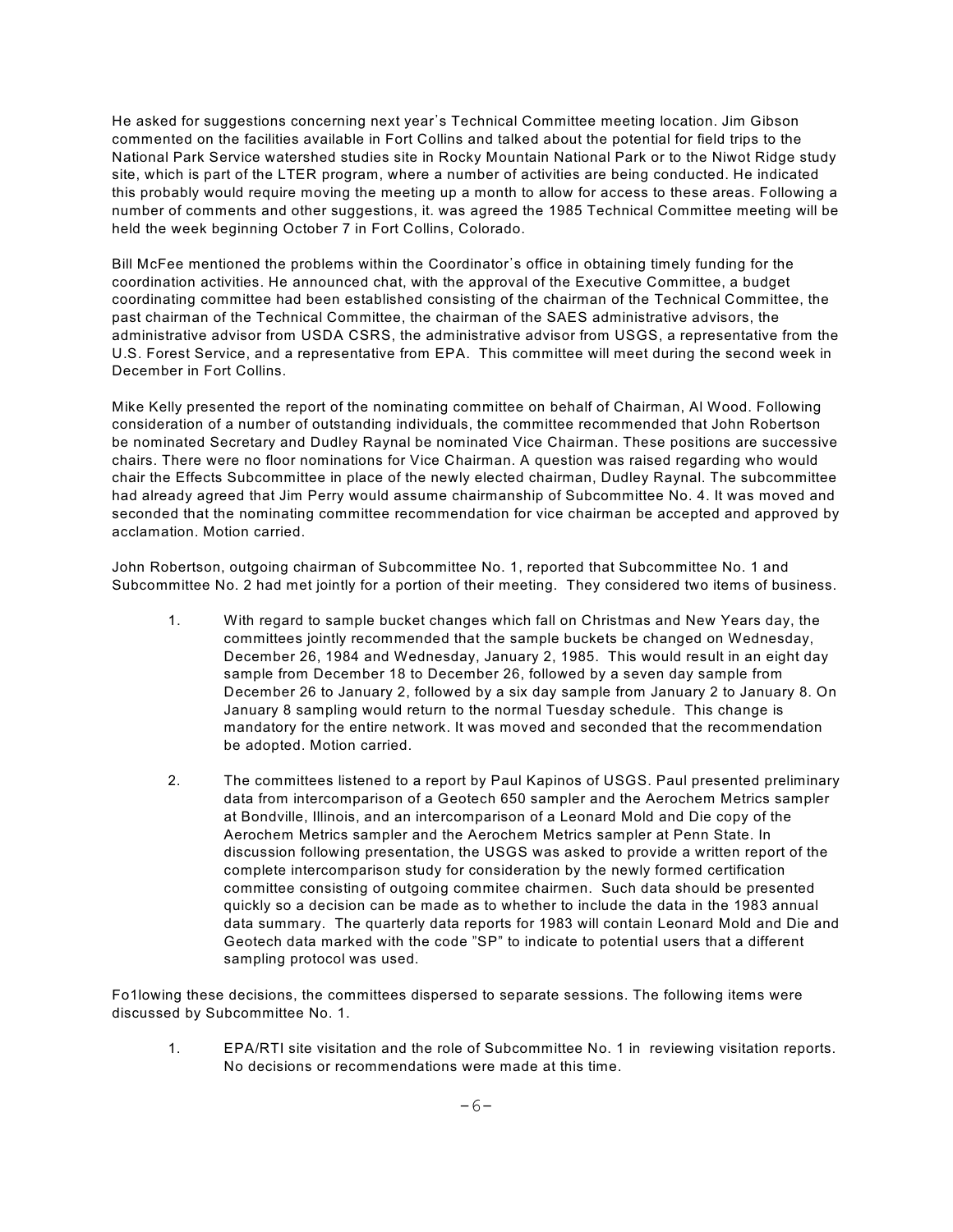- 2. Proposed intercomparison with Canada. The committee strongly endorsed NADP/NTN participation in a joint intercomparison sampling program. However, no recommendations were made as funding for this program is still uncertain. Should the study be funded, the committee feels it should have a role in selecting sites for participation.
- 3. Minor equipment changes. No new information was available to clarify the issues of SO $^{\texttt{=}}_{\texttt{4}}$ influence from battery backup systems or to show the effect of raingage or sampler and vice versa. These items were tabled until further information becomes available.
- 4. Dry deposition monitoring. The committee wishes to have a role in the siting aspects of this program and extends an invitation to the deposition task group and EPA to use its expertise.
- 5. Recommendations from the QA steering committee that affect Subcommittee No. 1.
	- a. Raingage charts. The subcommittee deferred action until data were gathered which would show the willingness/ability of sites to send in their original raingage chart or a xerox copy. The Assistant Chief of the Illinois State Water Survey volunteered the CAL to act in collecting this data. CAL would also poll scientists associated with the monitoring sites regarding their needs for rainfall data of time periods less than a day in resolution.
	- b. Relocation of the permanent site files from West Point to the Coordinator's office at Colorado State University. John Robertson reported that following discussions with Jim Gibson, Coordinator, both parties agreed that the files should be located in the Coordinator's office. However, the Coordinator's office does not have sufficient staff to keep the files current. They will therefore be retained at West Point until the Coordinator's office can assume this function.

1984-85 officers will be as follows: Chairman, Jerry Walker; Vice Chairman, Dick Semonin. It was moved, seconded and carried that the report be accepted.

The report for Subcommittee No. 2 was presented by Don Bogen, Chairman. The committee considered the following items of business:

- 1. Election of officers. The subcommittee voted to establish the position of secretary so that a rotation of officers consistent with that of the Technical Conmjttee was established. The following officers were elected: Chairman, Donald C. Bogen; Vice Chairman, Gerald M. Aubertin; Secretary, Douglas Sisterson.
- 2. The subcommittee voted to accept the proposal of the CAL for a method change for the determination of anions by ion chromotography. The CAL presented a comparison of sample results for the auto analyzer, AAII, (present methodology), and I.C. There were 104 data points compared and the relative bias between the two techniques, I.C. to AAII, was as follows: Cl, -8%,  $NO_3$ . -3%, and  $SO_4$ , 0%. The bias for Cl was considered significant and the CAL is committed to generate additional data to resolve the Cl bias question. The change over to the I.C. ion methodology will start with the 1985 samples; all '84 samples will continue to be analyzed using the AAII method.
- 3. The CAL reported on the status of the program of pH electrodes being supplied to the sites. At the present time approximately 125 sites have received electrodes; 24 electrodes were returned to CAL after testing at the sites, and 6 of the 24 returned electrodes were found to be defective. In addition, CAL informed the subcommittee that there were some initial problems with the Beckman electrodes when tested at CAL prior to shipment to the sites. Concern was expressed that the one year predicted lifetime of the electrodes may not be adequate.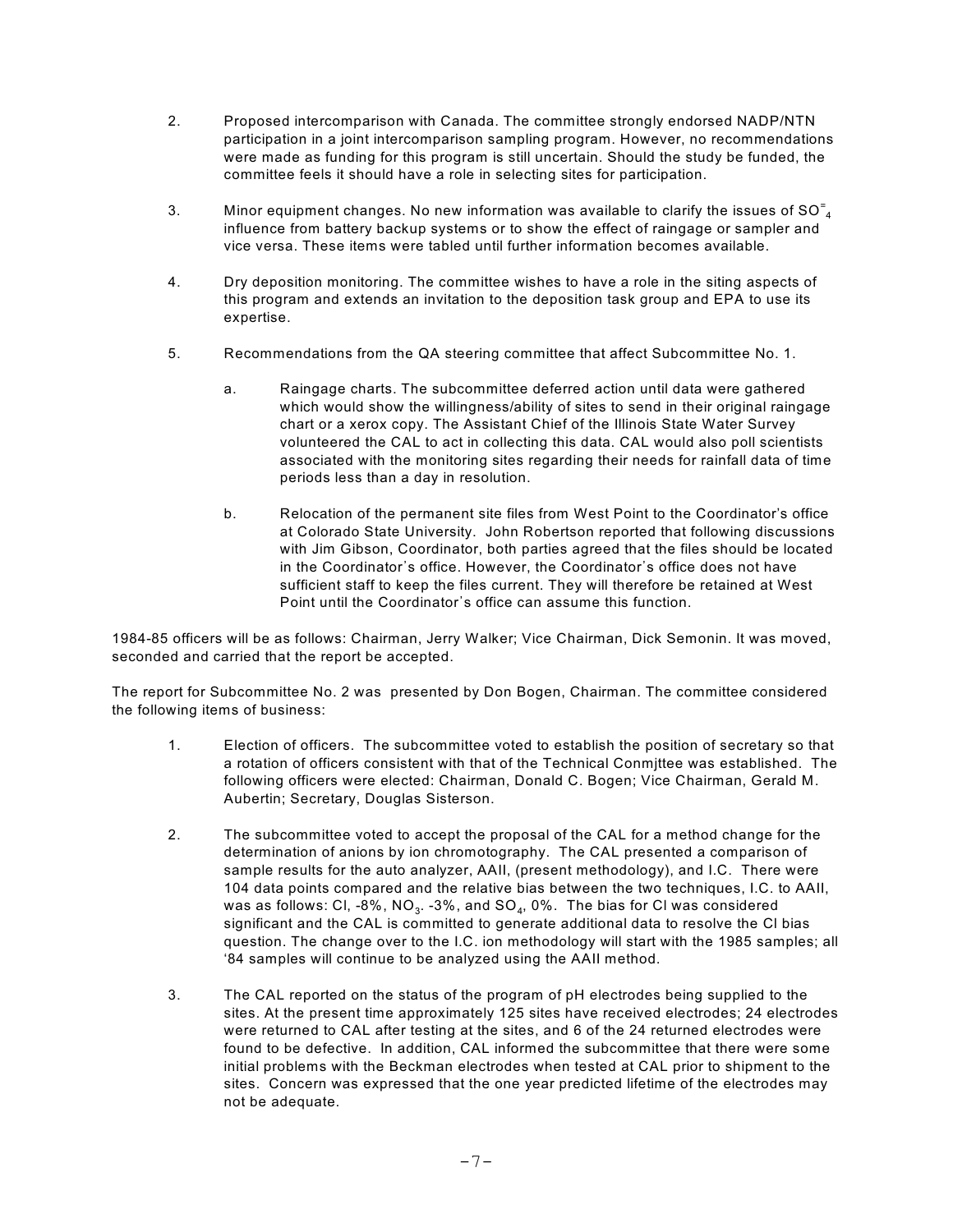- 4. The CAL informed the subcommittee that the sample handling protocol at CAL had not been followed for a period of time in 1984. The problem was that the technician did not completely filter the sample rain water and discarded the filtered residue fraction. This break of protocol has been corrected.
- 5. The CAL requested that the subcommittee consider the question of sample archiving. To date, approximately 10,000 samples of rain water and filtered residue samples have been stored. The subcommittee made the following recommendations.
	- a. Rain water sample aliquots (plus or minus 60 ml) will continue to be stored. Subcommittee No. 3 should develop recommendations for sample compositing or suggestions for other possible uses of the samples. In the meantime, CAL will select samples at random from the archives, and analyze them to establish if changes in chemical composition have occurred.
	- b. Residue samples will be discarded since they are nonrepresentative of the sample insoluble fraction. Sites will be notified that CAL will dispose of the filters on or after February 1, 1985. Sites may request that their samples be returned to them prior to disposal. In addition, investigators may request samples from other sites by contacting the chairman of the Technical Committee.
- 6. A report of the external QA program of CAL was presented by LeRoy Schroder of the USGS. Results for the program indicate that CAL is performing quite satisfactorily and no significant bias has been observed. Biologically active nitrogen and phosphorus compounds continue to present a problem for comparison. The samples used in the program cannot be sufficiently stabilized to retard biological activity.

A report of the internal QC/QA program was presented by Jackie Lockard of CAL. Results for the programs indicate that all facets of the measurement program are operating satisfactorily.

- 7. LeRoy Schroder presented results of an interlaboratory comparison program between the USGS Atlanta and Denver labs, CAL, and the Canadian Inland Water Lab. The agreement between CAL, the Denver Lab and the Canadian Lab were quite good. The biologically active compounds, NO $_3$  , NH $_4$ , and P0 $_4$ , could not be compared because of sample degradation. The Atlanta lab showed variations of 10-20% compared with the other labs. This comparison program covers only the analytical measurements, not sampling.
- 8. Jackie Lockard reviewed for the subcommittee the status of gasket contamination research. She indicated that a substitute gasket will probably be available in 3-6 months.
- 9. The subcommittee considered the field measurement problems again. The following recommendations were made.
	- a. That field measurements are important to the overall NADP/NTN program objectives, and all sites are mandated to perform these measurements.
	- b. Sites are required to perform pH and specific conductance measurements to meet criteria to be developed by the Quality Assurance Steering Committee. If these goals are not met within one year, no data (all data) will be published for the site until the site is in compliance. To implement this plan, resources will be made available to review field data, confer and assist sites to achieve the quality field results required.
- 10. The subcommittee held preliminary discussions concerning the new NADP/NTN Quality Assurance Plan.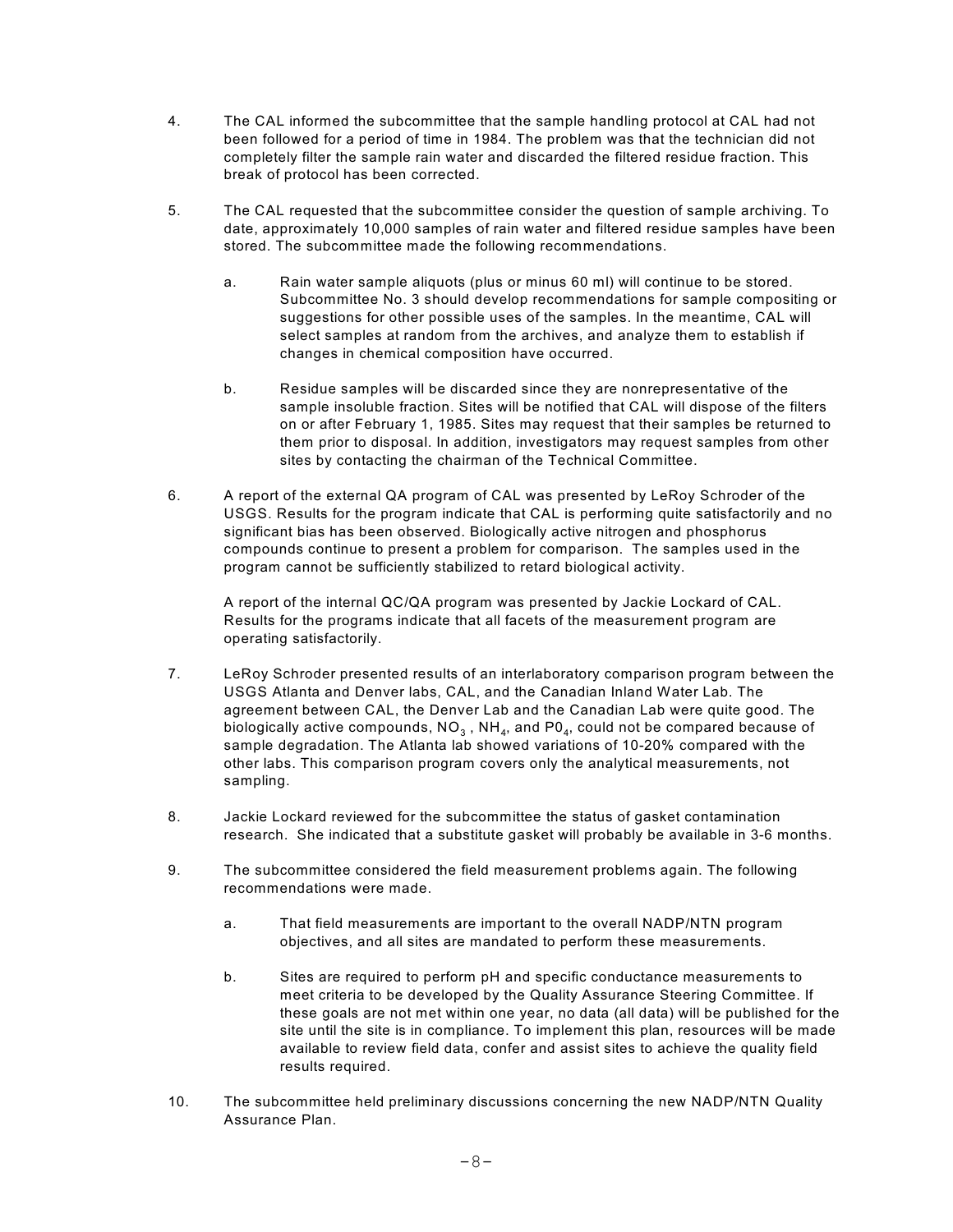It was moved, seconded and carried that the report be accepted. Jim Gibson suggested that the two subcommittees begin to work on a statement to be included in the data report.

Steve Lindberg reported on the activities of Subcommittee No. 3. The 1983-1984 officers will be retained. They are Chairman, Steve Lindberg; Vice Chairman, Jim Lynch. The committee acted on the following items:

- 1. The annual summary report will take precedence in the Coordinator's office and should go to the printers before December 31, 1984 so that it will carry a 1984 publication date. The 1983 summary report will be started immediately. It will follow the same format unless strong objections are made in the meantime. Dave Bigelow is currently working with the Canadians to try to develop common reporting criteria.
- 2. Publication of field pH measurements.
	- a. As approved by the Technical Committee at the 1983 meeting, the 1983 quarterly data reports will include field pH measurements in the column adjacent to lab data and will include results of the field pH check samples. There will also be a description of the check samples.
	- b. Subcommittee No. 2, in conjunction with CAL and the USGS, should develop a field pH validity test using existing weekly check samples and the USGS blind pH samples. 1984 data will be published only after applying these tests.
	- c. Subcommittee No. 2 should develop a new verification test for field pH to be in use by January of 1985. At a minimum, it should include monthly blind pH samples.
- 3. Interpretive reports. The subcommittee encourages proposals from persons interested in interpretation of annual summary data. They recommend sending a letter from NADP to the task force to the effect that funding should be allocated for interpretation of data and not just collection of data. It was felt that there was a need for an interdisciplinary approach by a meteorologist, a chemist, and a biologist. NADP will assist in proposal preparation to whatever extent possible.
- 4. Valid sampling interval. The committee defined valid sampling interval for reporting of data as 6 to 8 days with special consideration being given to sequential samples of less than 6 days if the combined duration is 6 to 8 days.
- 5. Quarterly data reports. The committee recommended that the quarterly data reports be continued. They further recommended that a postcard be sent to all recipients to determine who is using the reports and for indicating a desire to continue receiving the reports.
- 6. Flagging procedure. The committee will consider what information to pass to users in future reports as the Steering Committee develops a new plan. A complete plan was deferred to the Quality Assurance Steering Committee.
- 7. Site description booklet. The committee recommended publication of the site description and information booklet as soon as possible.
- 8. CAL sample archiving. The committee recommended that CAL determine the status of the filters (check for filter deterioration, fungal growth, etc.). If the filters are still stable, the committee then recommends that. they be saved at CAL and further recommends that proposals be developed for the use of these filters. The committee feels that while the filters may not be quantitative or chemically stable, they may provide useful information for qualitative analysis, such as microscopy, XRD or perhaps radio analysis, e.g., identification of pollen, fly ash, mineralogy. It was moved and seconded that this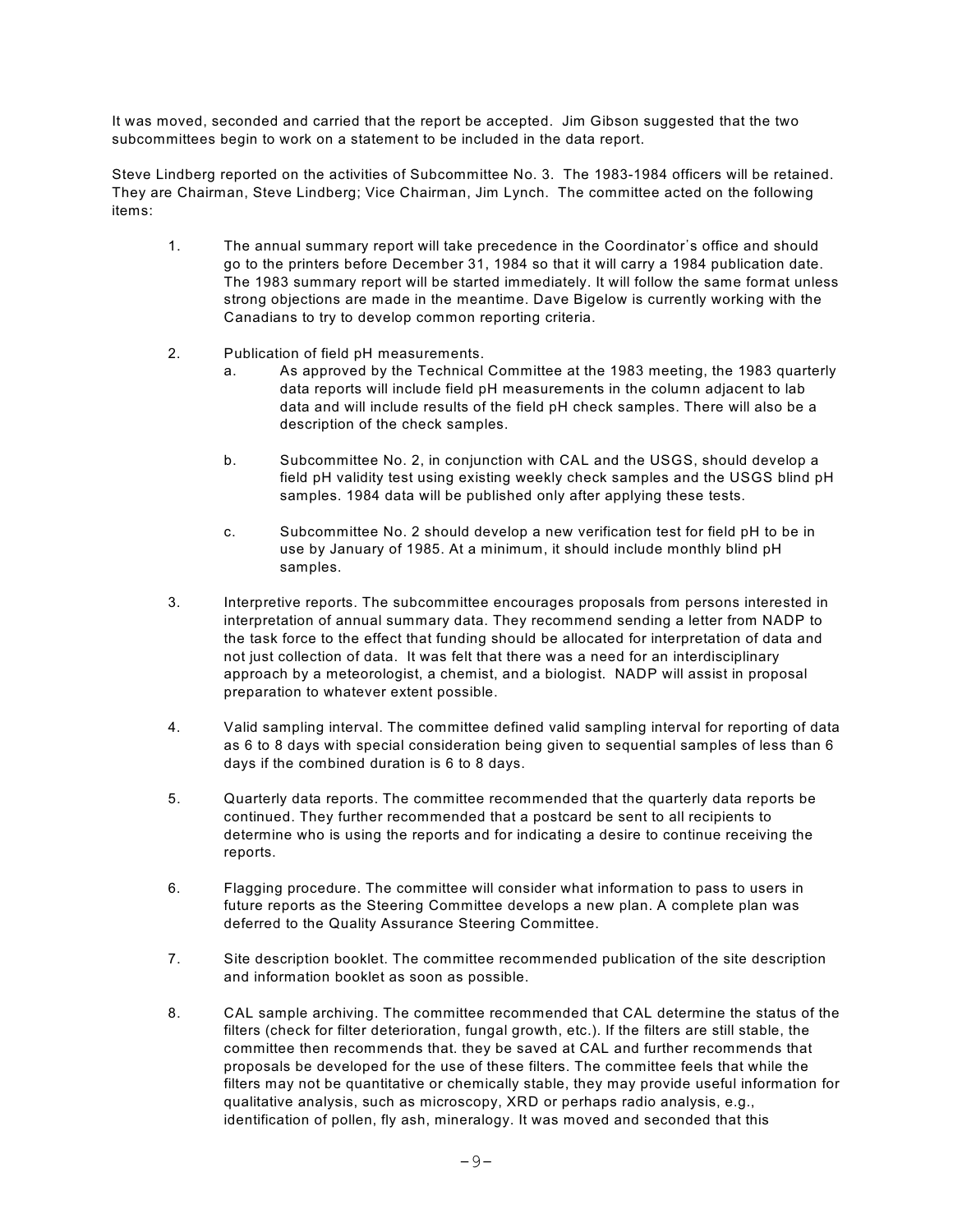recommendation be considered an amendment to recommendation 5.b of Subcommittee No. 2. Following discussion, the amendment carried.

With regard to the water samples, they recommend that a similar check on stability be done. The holding time is currently five years by contract so no changes can readily be made at this time. They also recommend a study be done, possibly by EPA, to determine stability of various organics in such samples for potential future use. The committee recommends samples not be composited but maintained as is for a period deemed useful for routine reanalysis by CAL. (roughly 12 to 18 months).

It was moved and seconded that the report be accepted. Discussion followed regarding the 6- to 8-day question, particularly as it relates to high elevation sites and the difficulty of obtaining samples during the winter months. It was suggested that the Steering Committee develop new flagging procedures but that the data not be eliminated from the quarterly reports. The report was approved as presented.

Peter Finkelstein commented on the work that is going forward regarding adopting new flagging procedures. He asked for opinions from the data users and particularly asked those in other networks to send a copy of flagging criteria.

The report from Subcommittee No. 4 was presented by Mike Kelly. The following officers were elected: Chairman, Dudley Raynal; Chairman Elect, Jim Perry; Vice Chairman, Wayne Banwart. However, with the election of Dudley Raynal as Vice Chairman of the Technical Committee, Jim Perry will now serve **as** chairman of the Effects subcommittee. Within the working groups, the following officers were selected: Aquatics Chairman, Alan VanArsdale; Field and Horticultural Crops Chairman, Patricia Irving; Vice Chairman. Dennis DuBay; Forestry Chairman, Gary Lovett; Chairman-Elect, Anne Bartuska; Vice Chairman, Ivan Fernandez. Ray Herrmann will continue as Chairman of the materials group.

The committee considered three items of business:

- 1. Change in funding for effects research. A major portion of the time allocated to subcommittee meetings was devoted to a discussion of priority research areas for future USDA competitive grants. The group was asked to review a set of research topics, prepared for CSRS Special Grants by an ad hoc committee prior to the meeting, to determine if the proposed topics were suitable to the group in general and consistent with the needs of the Competitive Grants Program. Based on the collective judgment of the group, a new, more generalized list was formulated for transmittal to USDA Competitive Grants. The group suggested that future grants should place greater emphasis on studies of multiple stress factors emphasizing, to the greatest extent possible, soil-plant-atmosphere interaction. It was also the position of the subcommittee that projects from the FY'83 and '84 CSRS Special Grants Program should be given priority for continued funding where appropriate progress has been made within the context of the original proposal. The group was also hopeful that it could continue in its advisory role and have significant input into the topics chosen for research funding. The group elected not to establish any priorities for distribution of funding beyond those already mentioned.
- 2. Expansion of NADP perspective. It was the recommendation of the group that NADP begin to take steps to embrace the full atmospheric input picture and not just limit its measurements basically to precipitation. To this end, the group has formulated a first approximation list of parameters of interest along with perceived priorities and recommended minimum detection values, where appropriate. Dudley Raynal, in conjunction with Walt Heck, is putting together a document on this subject which will be circulated to the entire Technical Committee for review and comment, as well as communicated to Peter Finkelstein at EPA RTP to be used in guiding the development of the EPA Inputs Monitoring Program. These documents should be available to the groups in December.
- 3. Quality assurance procedures. Several comments were made by individuals outside the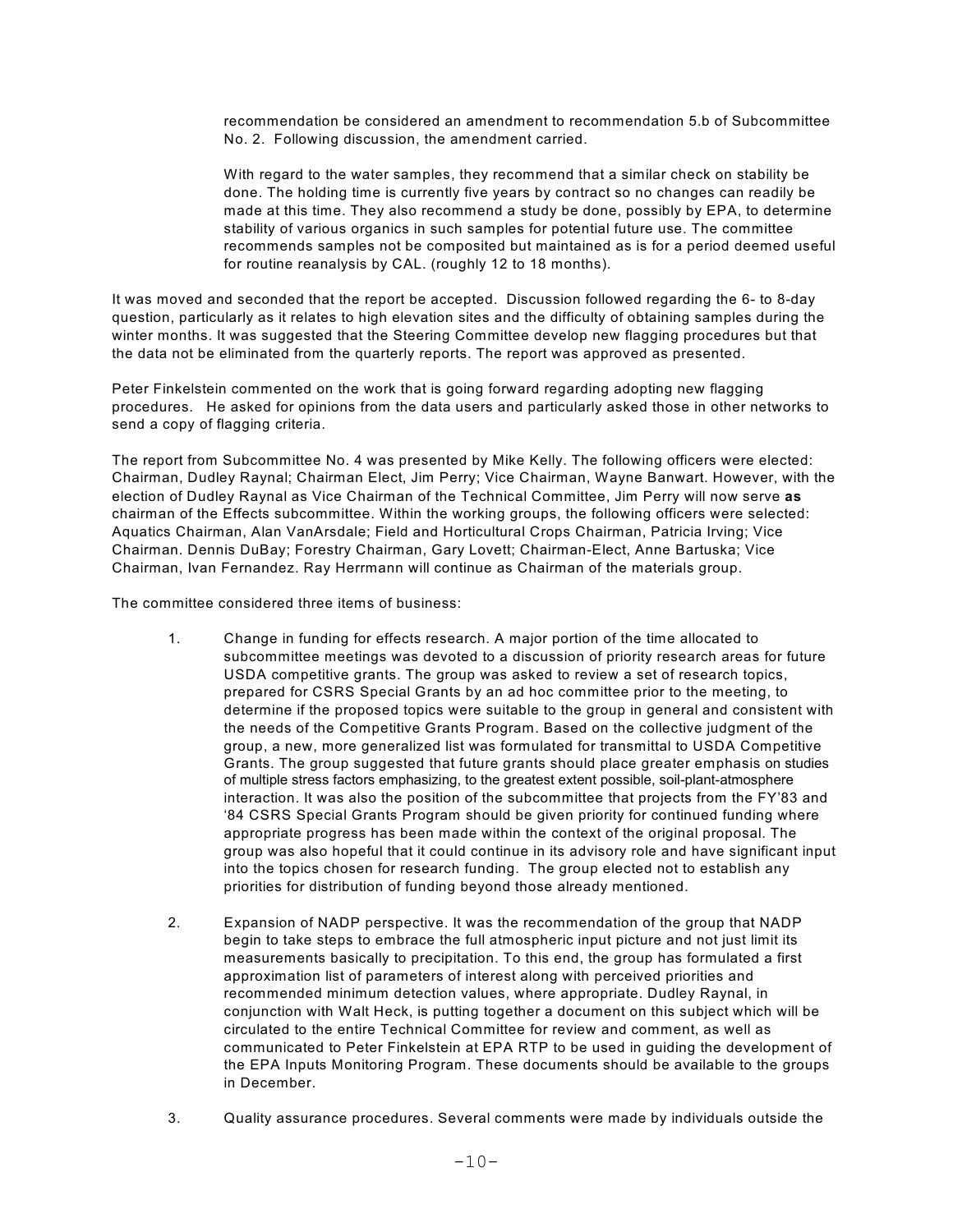Effects Subcommittee concerning what appears to be a lack of procedures in many effects-oriented research projects. While the group felt in general that this was more a perception than a reality, it was agreed that appropriate steps should be taken to encourage the application and utilization of appropriate QA procedures to the greatest extent possible.

There was considerable discussion on the part of the subcommittee regarding program content and the feeling that the opportunity for group discussion had been lost and that technical sessions were becoming too formal. It was suggested that fewer presentations be scheduled and that topics be chosen which would lend themselves to a more lively discussion with considerable opportunity for interaction.

The Field and Horticultural Crops working group suggested that thee Effects Subcommittee and NADP recommend that crops research continue to be an important component of NAPAP and that USDA, as the lead agency in terrestrial effects, assure, through funding programs, an adequate, long-term crops effects research effort. Specifically, since forest research will soon enjoy substantial new funding from EPA and EPRI, USDA should emphasize crops research in its funding programs, perhaps through the exclusion of projects concerned with unmanaged noncommercial forests. The crops working group also developed a set of statements justifying continued research in the crops area.

- 1. Well replicated studies with field grown crops are few in number and have examined only a few crops and cultivars.
- 2. Most crops research has been single-factor studies and multi-factor studies are needed to fill this important gap in our assessment efforts.
- 3. Crops are easier to deal with in true experimental designs than are trees. This suggests that we utilize crops in controlled experiments, testing the effects of combinations of pollutants and natural stress factors and determining mechanisms by which atmospheric deposition may affect plant growth, development, and productivity. Results will come in with crops before any similarly complex experiments could be completed with forests systems.
- 4. Much important work with forage, perennial and multicrop systems can be done that will also contribute significantly to our understanding of acid deposition effects on plants.

It was moved, seconded and carried that the report be accepted.

Bill McFee announced that, as past chairman, he will be responsible for preparing the annual report for CSRS. Letters will be mailed soon requesting help in the preparation of that report.

Jim Gibson asked for a decision from the Technical Committee regarding the possibility of charging for quarterly data reports. It was agreed that an effort should be made to purge the list and that no charge would be made for the reports at this time.

It was moved, seconded and carried that the 1984 Technical Committee meeting be adjourned.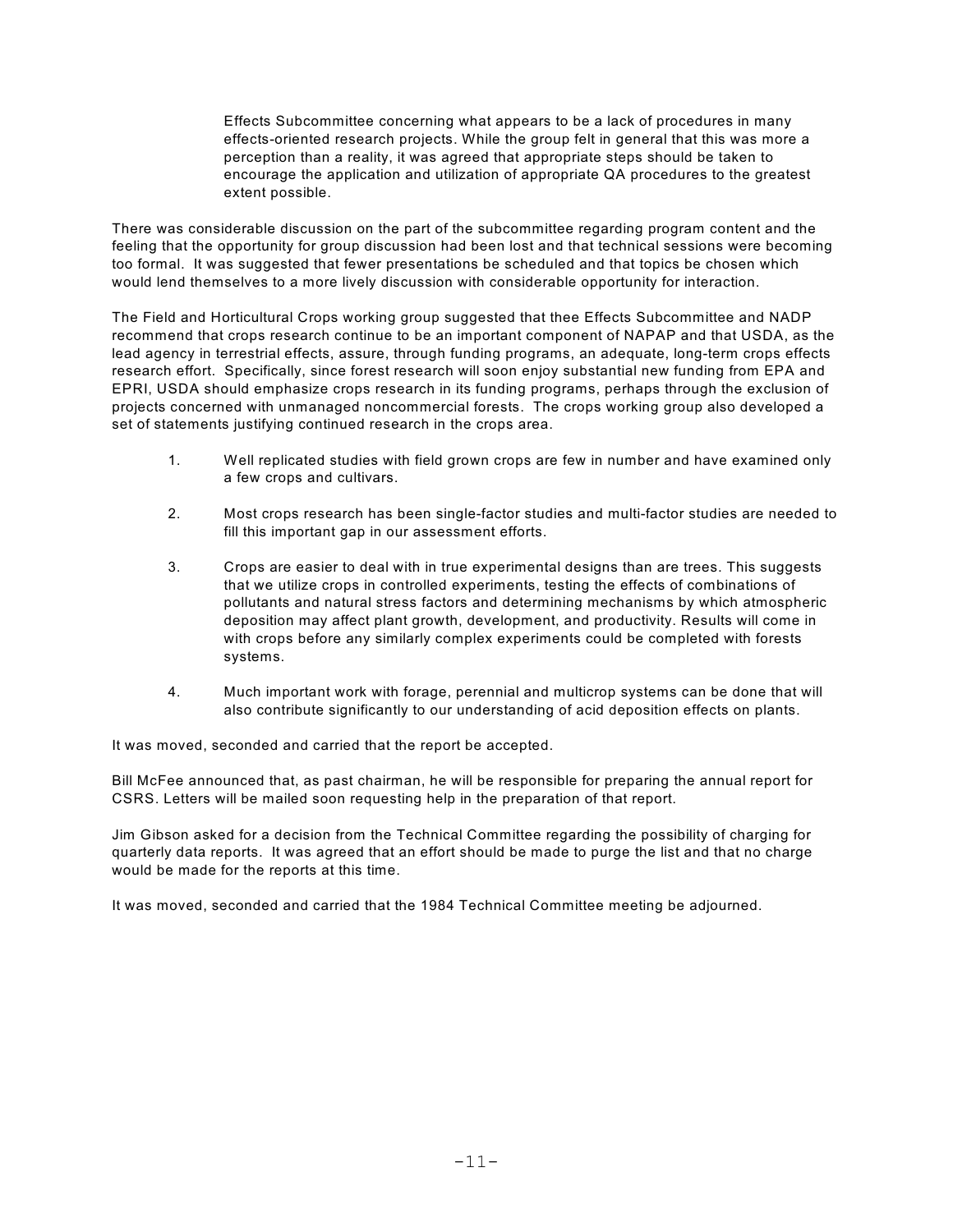# NATIONAL ATMOSPHERIC DEPOSITION PROGRAM *(IR-7)* TECHNICAL COMMITTEE MEETING October 29—November 2, 1984 POSTER PRESENTATIONS

Dean E. Arnold. "Biological and Chemical Conditions and Changes in Three Pocono Mountain Lakes of Different Sensitivity to Acidification."

C. Lee Campbell. "Possible Alteration of Disease Development in Response to Simulated Acid Deposition."

Boris Chevone. "Growth Response and Drought Susceptibility of Forest Trees Exposed to Simulated Acidic Rain and Ozone."

Ronald E. Ferrell. "Screening Cultivares of Agricultural Crops for Relative Sensitivity to Simulated Acidic Precipitation."

T. C. Harrington. "Root Damage on Declining Red-Spruce and Balsam Fir Associated with Wind Exposure in the White Mountains."

K.T. Luu. "Effects of Simulated Acid Precipitation on Cool Season Forage Grasses."

Michael H. Reddy. "Modeling Limestone Dissolution by Acid Rain."

H.Riekerk. - "Atmospheric Deposition and Effects in North Florida."

Thomas J. Stohlgren. "Acid Rain Research in Sequoia National Park."

William E. Winner. "Design, Construction, and Operation of a Laboratory Rainfall Simulator."

Robert J. Vet. "The Canadian Air and Precipitation Monitoring Network (CAPMoN) — Status and Preliminary Results."

Keith A. Yarborough. "Deposition Chemistry Relationships at Big Bend National Park, Texas."

## CONTRIBUTED PAPERS

#### Input Analysis and Effects Research:

Patricia M. Irving. "Parameters to Consider when Modeling Plant Response to Acidic Deposition."

Gary M. Lovett. "Effects of Acidic Deposition on Cation Leaching from Three Deciduous Forest Canopies."

William A. Feder. "Effect of Ambient Rainfall with a Mean pH of 4.0 on the pH of Leachate from Agricultural Soil, and Incinerated Municipal Solid Waste Over a Four—Year Period."

Dudley J. Raynal. "Comparative Growth Behavior of Scotch Pine, Red Pine, and Norway Spruce in the Adirondack Mountains."

Robert Stottlemeyer. "Snowpack Nutrient Dynamics in First-Order Lake Superior Basin Watersheds.\*

Lynn D. Whittig. "Buffering Intensity and Sulfuric Acid Sorption Indices for Soins of the Central Sierra Nevada"

Denis T. DuBay. "Direct Effects of Acid Deposition on the Sexual Reproduction of Agricultural Crops."

Wayne L. Banwart. "Corn and Soybean Yields as Affected by Simulated Acid Rain."

Bruce L. Vasilas. "Physiological Responses of Corn and Soybeans to Simulated Acid Rain."

Jay S. Jacobson. "Crop Response to Simulated Acidic Rain With and Without Exclusion of Ambient Rain."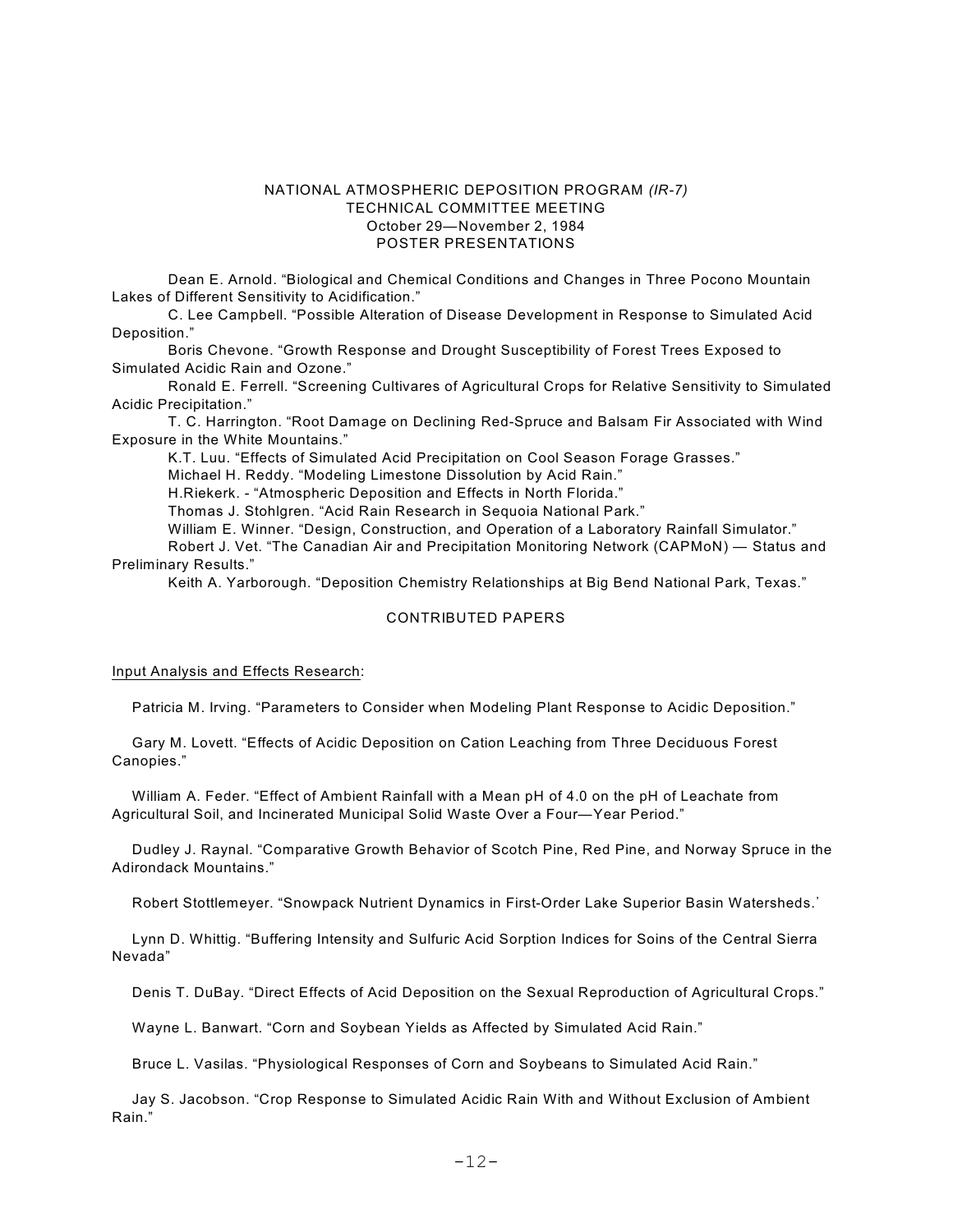C.Wayne Martin. "Chemistry on Remote Ponds in the White Mountains of New Hampshire."

Dale S. Nichols, "Differences in Lake Chemistry Across a Deposictonal Gradient in the Upper Midwest.\*

Claude E. Boyd. "Effects of Acidification on Bluegill Sunfish Production."

QA, Sampling Methodology, and Analysis of Data:

Jane E. Rothert. "The MAP3S Precipitation Chemistry Network Quality Assurance Procedures."

Leo E. Topol. "Performance of Precipitation Chemistry Measurement Systems."

Van C. Bowersox. "Are the Data for NADP Sampels with Large Ion Imbalances Valid or the Result of Bad Measurements?"

Robert L. Houghton. "Differences in Composition of Wetfall Collected on Weekly and Event Basis in North Dakota."

Scott R. Williams. "Regarding the Uncertainty of Acidic Deposition Estimates Resulting form Spatial Under sampling of Precipitation."

Rosa G. dePena. "Collectors and Sites Comparison Study."

Douglas L. Sisterson, "Preliminary Applications of Averaged Deposition Velocities for Daily and Weekly Dry Deposition Estimates."

Richard G. Semonin. "NADP Dry Bucket Deposition Patterns Across the United States."

Steven E. Lindberg. "An Analysis of Nitrogen Deposition Data from the United States and West Germany."

Gary J. Stensland. "A Comparison of Methods of Computing Precipitation pH Averages."

E. Sandy Verry. "Ways of Using NADP Data to Describe Acid Rain."

Richard S. Artz. "Precipitation Chemistry at the NOAA Global Trends Network Sites."

M. Terry Dana. "Statistical Analysis of MAP3S Precipitation Chemistry Network Results: 1976-1983

Walter A. Chan. "Evaluation of the Performance of the Acidic Precipitation in Ontario Study (APIOS) Networks."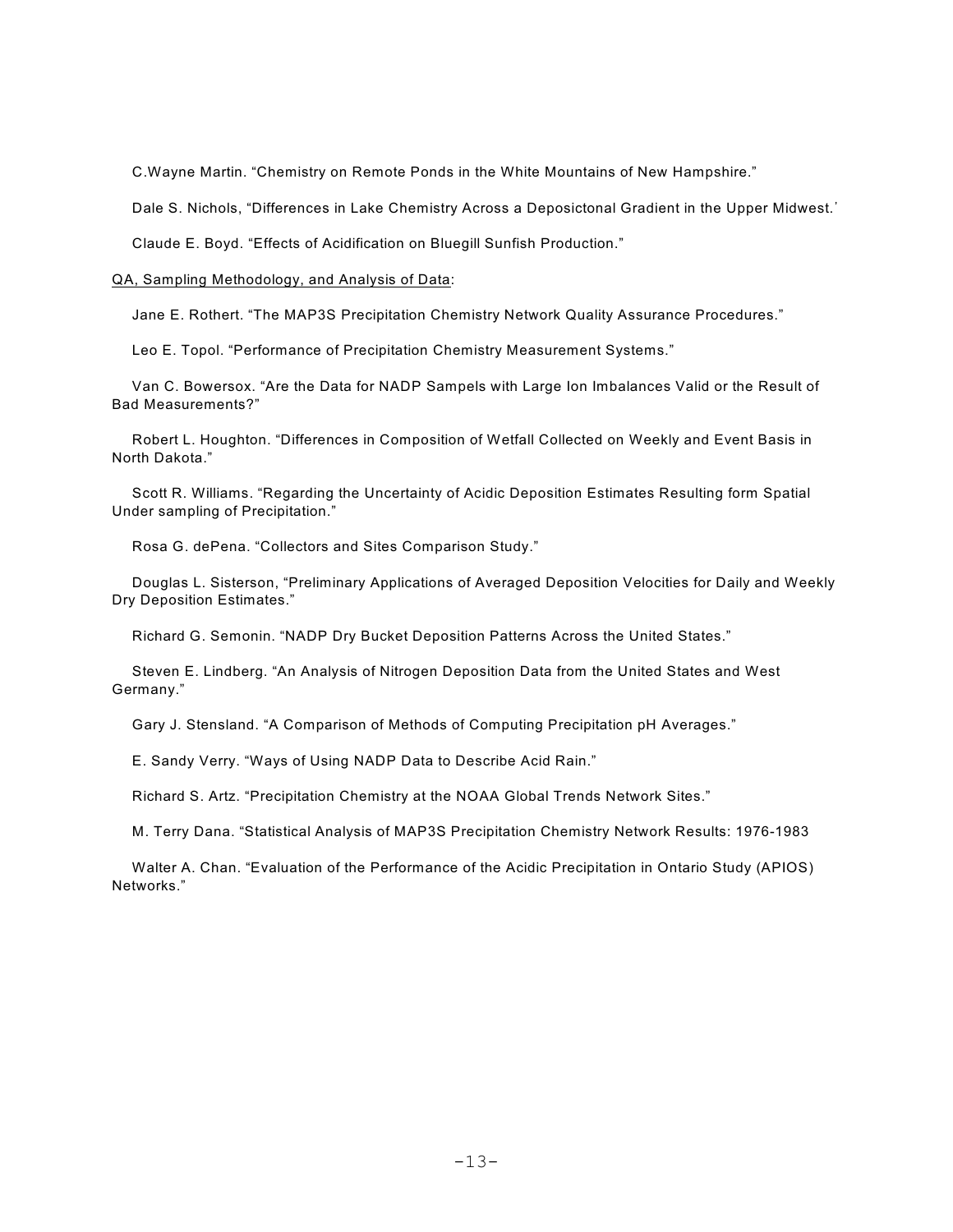#### **Attendance List**

Participant **Affiliation** 

Wayne Banwart University of Illinois Chris Bernabo NAPAP Katie Davis **NAPAP** Ivan Fernandez University of Maine R. L. Finke University of Illinois

Fred Allen **Intervalle University of Tennessee** Dean Arnold U.S. Fish and Wildlife Service Richard Artz NOAA/Air Resources Lab G.M. Aubertin Southern Illinois University Robert Bailey **University of Georgia** Linda Bandhauer Colorado State University Ann Bartuska North Carolina State University Carmen Benkovitz Brookhaven National Laboratory David Bigelow **Colorado State University** Don Bogen U.S. Department of Energy Van Bowersox Illinois State Water Survey Gordon Bradford University of California Patricia Brewer Tennessee Valley Authority Russell Brinsfield Wye Research & Education Center Robert Bruck North Carolina State University Walter Chan **Chan** Ontario Ministry of the Environment Art Chappalka VPI & State University Boris Chevone VPI & State University Joyce Hilliard Clark **Acid Deposition Program** Jan Coe **Oak Ridge National Laboratory**<br>Ellis Cowling **Communist Contract Contract Contract Contract** Carolina State University North Carolina State University Lyle Craker University of Massachusetts Rachel Cremers Louisiana State University David Dewalle **Penn State University** Kathryn Douglas **Illinois State Water Survey** Denis DuBay North Carolina State University Edward Duerr NC Department of Natural Resources Klaus Dumpert Battelle-Institute e.V. Cary Eation **Research Triangle Institute** W.A. Feder **W.A.** Feder **W.A.** Feder Herbert Feely U.S. Department of Energy Ron Ferrell **North Carolina State University** Peter Finkelstein **U.S. Environmental Protection Agency** Joel Frisch U.S. Geological Survey Donald Gatz **Illinois State Water Survey** James Gibson Colorado State University Noel Grove National Geographic Society Howard Halverson U.S. Department of Agriculture Tom Harrington University of New Hampshire James Hart **Michigan State University** Walter Heck North Carolina State University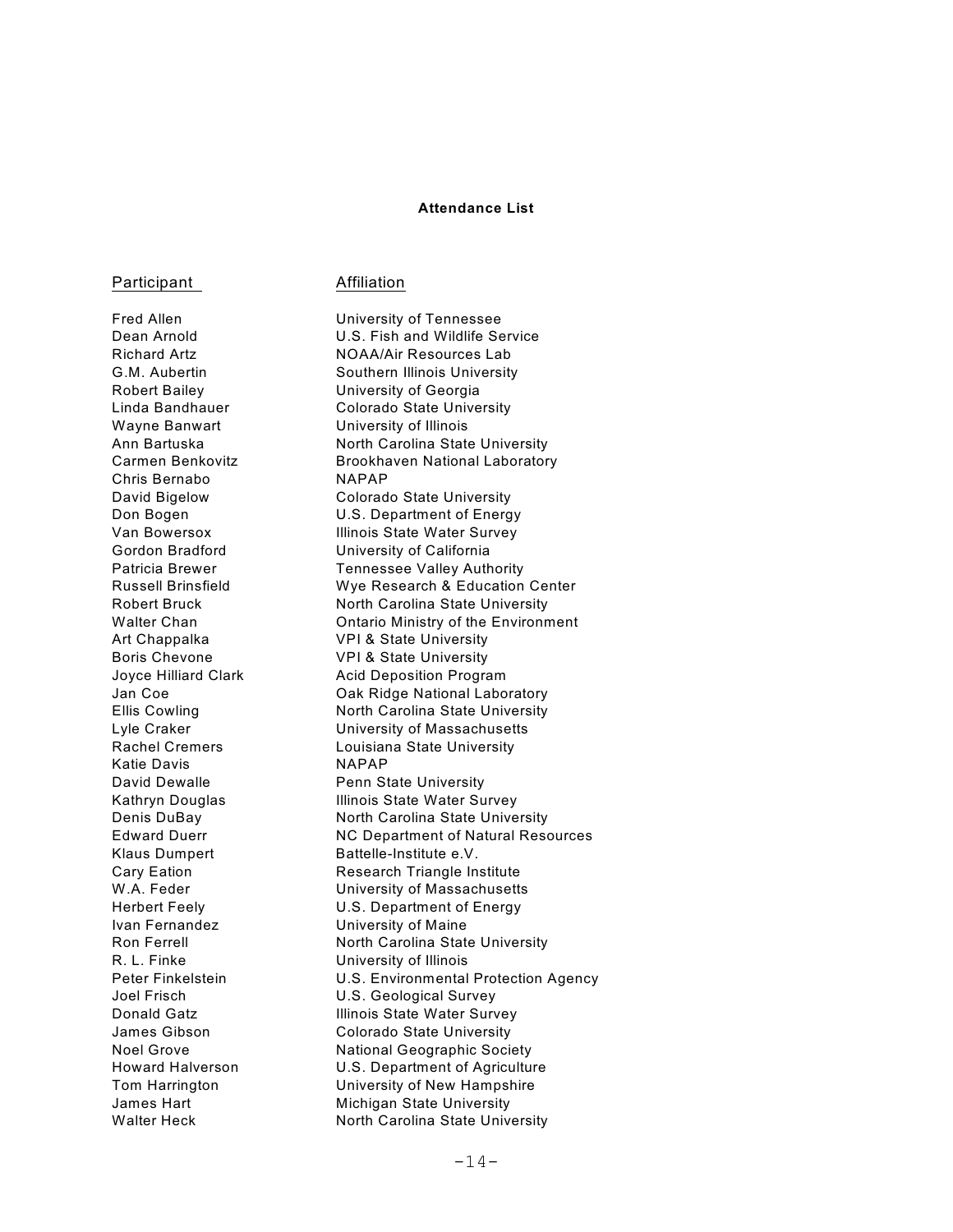Ray Hermann National Park Service Colin High Dartmouth College Ted Hinds **I.S. Environmental Protection Agency** Steven Hodges **Clemson University** David Holden NAPAP Jesse Holder Freeport McMoran, Inc. Robert Houghton **U.S. Geological Survey** Keith Huston **North Cental Association of Agricultural Experiment Station Directors** Patricia Irving **Argonne National Lab**<br>
Jay Jacobson **Argonne National Lab** Boyce Thompson Institute Robert Jungers U.S. Environmental Protection Agency Paul Kapinos **U.S. Geological Survey** J. M. Kelly Tennessee Valley Authority Warren Knapp Cornell University Sagar Krupp **Case Contract Contract University of Minnesota** Kenneth Kunkel New Mexico State University Philip Lapat Newmont Mining Corporation Chin-I Lin Pacific Gas and Electric Company Steven Lindberg **Oak Ridge National Lab** Raymond Little Southern Illinois University Jacqueline Lockard **Illinois State Water Survey** Gary Lovett **Cary Lovett** Oak Ridge National Lab Kien T. Luu Viennessee James Lynch **Penn State University** Barry Martin **Example 20 ID** U.S. Environmental Protection Agency C. Wayne Martin USDA Forest Service William McFee Purdue University Samuel McLaughlin **Oak Ridge National Lab** William Mitchell **U.S. Environmental Protection Agency** Andy Morton Wisconsin Department of Natural Resources Peter Mueller **EPRI** Patricia Muir **Muineapatricia Muineapatricia Muineapatricia** Holcomb Research Institute Dale Nichols USDA Forest Service Henry Noldan **Bureau of Land Management** Olga Owens U.S. Department of Agriculture Mark Peden **Illinois State Water Survey** Jim Perry University of Minnesota Charles Philpot **USDA Forest Service** Jack Pickering U.S. Geological Survey John Pinkerton **National Council of the Paper Industry for Air & Stream Improvement** David Radloff U.S. Forest Service Danny Rambo **Corvallis Environmental Research Lab** Dudley Raynal SUNY - Syracuse Michael Reddy U.S. Geological Survey David Rengert Niagara Mohawk John Reuss **Colorado State University** John Reynolds University of Tennessee Hans Riekerk University of Florida John Robertson U.S. Military Academy Bruce Rodger Wisconsin Department of Natural Resources Jane Rothert **Battelle Pacific Northwest Labs** Jackie Sauer **Illinois State Water Survey** Tim Scherbatskoy University of Vermont